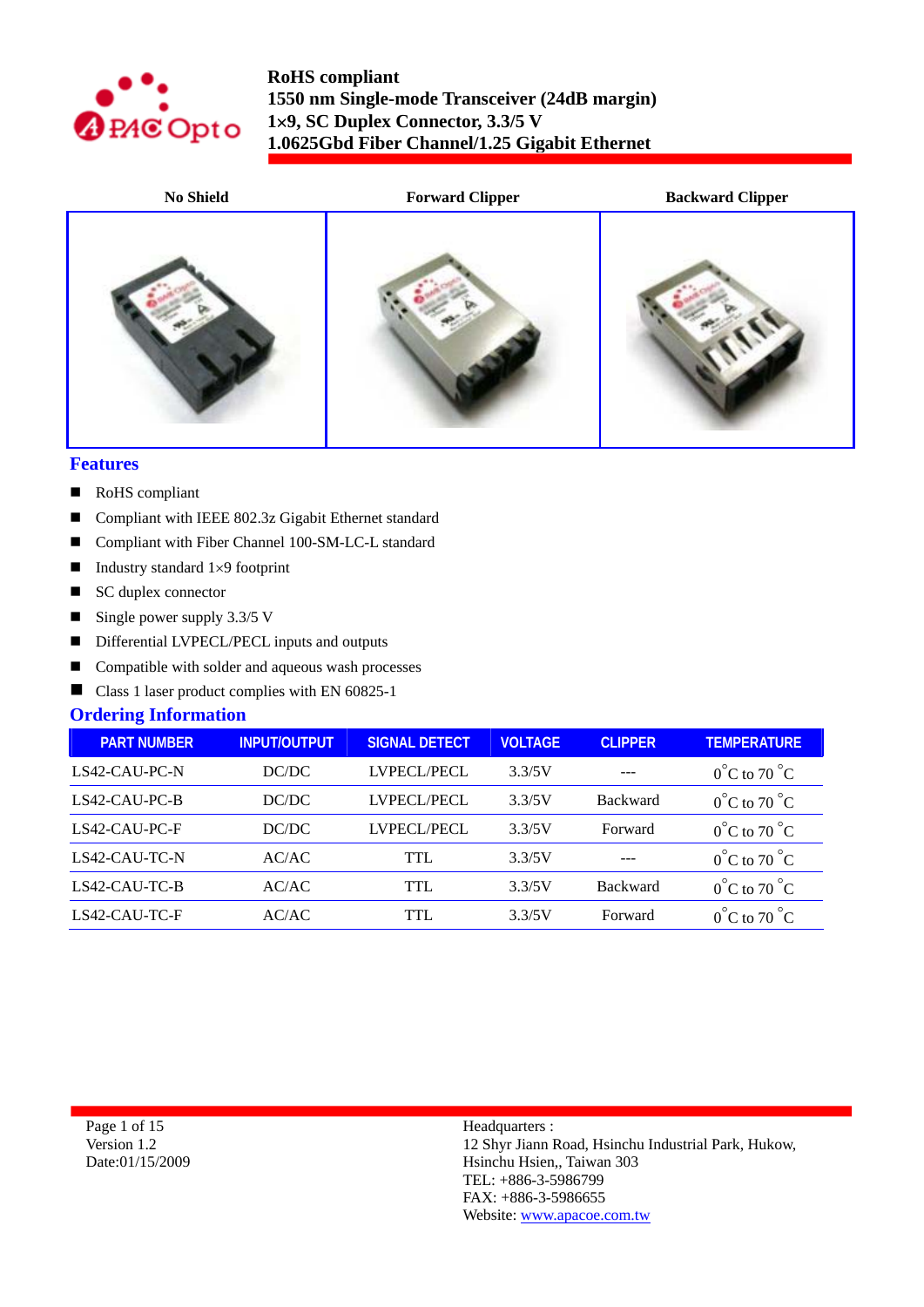

### **Absolute Maximum Ratings**

| <b>PARAMETER</b>           | <b>SYMBOL</b> | <b>MIN</b> | <b>MAX</b> | <b>UNITS</b> | <b>NOTE</b>         |
|----------------------------|---------------|------------|------------|--------------|---------------------|
| <b>Storage Temperature</b> | $T_{S}$       | $-40$      | 85         | $^{\circ}C$  |                     |
| <b>Supply Voltage</b>      | <i>Vcc</i>    | $-0.5$     | 6.0        | V            |                     |
| Input Voltage              | $V_{I\!N}$    | $-0.5$     | <b>Vcc</b> | V            |                     |
| <b>Output Current</b>      | $I_{\theta}$  | ---        | 50         | mA           |                     |
| <b>Operating Current</b>   | $I_{OP}$      | $- - -$    | 500        | mA           |                     |
| Soldering Temperature      | $T_{SOLD}$    |            | 260        | $\circ$      | 10 seconds on leads |

# **Operating Environment**

| <b>PARAMETER</b>                     | <b>SYMBOL</b>   | <b>MIN</b> | <b>MAX</b> | <b>UNITS</b>        | <b>NOTE</b> |
|--------------------------------------|-----------------|------------|------------|---------------------|-------------|
| <b>Ambient Operating Temperature</b> | $T_{AMB}$       | $\theta$   | 70         | $\circ$<br>$\Gamma$ |             |
| <b>Supply Voltage</b>                | Vcc             | 3.1        | 5.25       |                     |             |
| Supply Current (3.3V)                | $I_{TX}+I_{RX}$ | $---$      | 300        | mA                  |             |
| Supply Current (5V)                  | $I_{TX}+I_{RX}$ | $---$      | 400        | mA                  |             |

Page 2 of 15 Version 1.2 Date:01/15/2009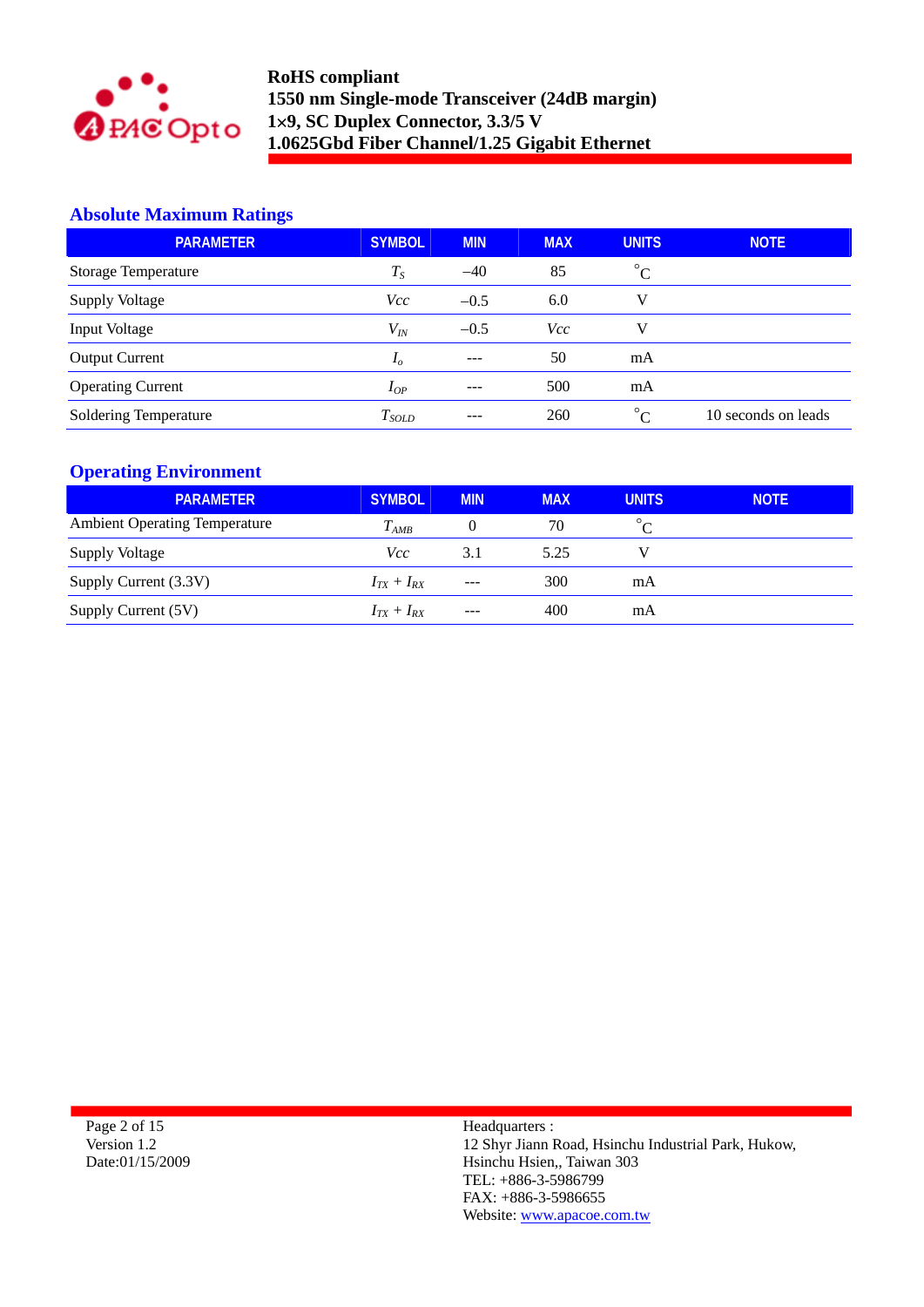

### **Transmitter Electro-optical Characteristics**

#### $V_{cc}$  = 3.1 V to 5.25 V,  $T_{c}$  = 0<sup>o</sup>C to 70<sup>o</sup>C

| $\mathbf{v} \mathbf{u} = \mathbf{v} \cdot \mathbf{v}$ to $\mathbf{v} \cdot \mathbf{v} \cdot \mathbf{v}$ and $\mathbf{v} \cdot \mathbf{v} \cdot \mathbf{v}$<br><b>PARAMETER</b> | <b>SYMBOL</b>       | <b>MIN</b>                | TYP. | <b>MAX</b> | <b>UNITS</b>              | <b>NOTE</b> |
|--------------------------------------------------------------------------------------------------------------------------------------------------------------------------------|---------------------|---------------------------|------|------------|---------------------------|-------------|
|                                                                                                                                                                                |                     |                           |      |            |                           |             |
| <b>Output Optical Power</b>                                                                                                                                                    |                     |                           |      |            |                           |             |
| $9/125 \ \mu m$ fiber                                                                                                                                                          | Pout                | $\mathbf{0}$              |      | $+5$       | dBm                       | Average     |
| <b>Extinction Ratio</b>                                                                                                                                                        | ER                  | 7                         | ---  | $---$      | dB                        |             |
| Center Wavelength                                                                                                                                                              | $\lambda_C$         | 1530                      | 1550 | 1570       | nm                        |             |
| Spectral Width $(-20dB)$                                                                                                                                                       | $\Delta \lambda$    | ---                       | ---  | 1          | nm                        |             |
| Side Mode Suppression Ratio                                                                                                                                                    | SMSR                | 30                        | ---  |            | dB                        |             |
| Rise/Fall Time (20-80%)                                                                                                                                                        | $T_{r,f}$           | ---                       |      | 260        | ps                        |             |
| <b>Relative Intensity Noise</b>                                                                                                                                                | RIN                 | --                        |      | $-120$     | dB/Hz                     |             |
| <b>Total Jitter</b>                                                                                                                                                            | ТJ                  |                           | ---  | 227        | ps                        |             |
| Output Eye                                                                                                                                                                     |                     | Compliant with IEEE802.3z |      |            |                           |             |
| Transmitter Data Input Voltage-High                                                                                                                                            | $V_{IH}-V_{CC}$     | $-1.1$                    |      | $-0.74$    | V                         | Note 1      |
| Transmitter Data Input Voltage-Low                                                                                                                                             | $V_{IL}$ – $V_{CC}$ | $-2.0$                    |      | $-1.58$    | V                         | Note 1      |
| Transmitter Data Input Differential<br>Voltage                                                                                                                                 | $V_{\mathit{DIFF}}$ | 0.3                       |      | 1.6        | $\boldsymbol{\mathrm{V}}$ | Note 1      |

Note 1: These inputs are compatible with 10K, 10KH and 100K ECL and PECL input.

Page 3 of 15 Version 1.2 Date:01/15/2009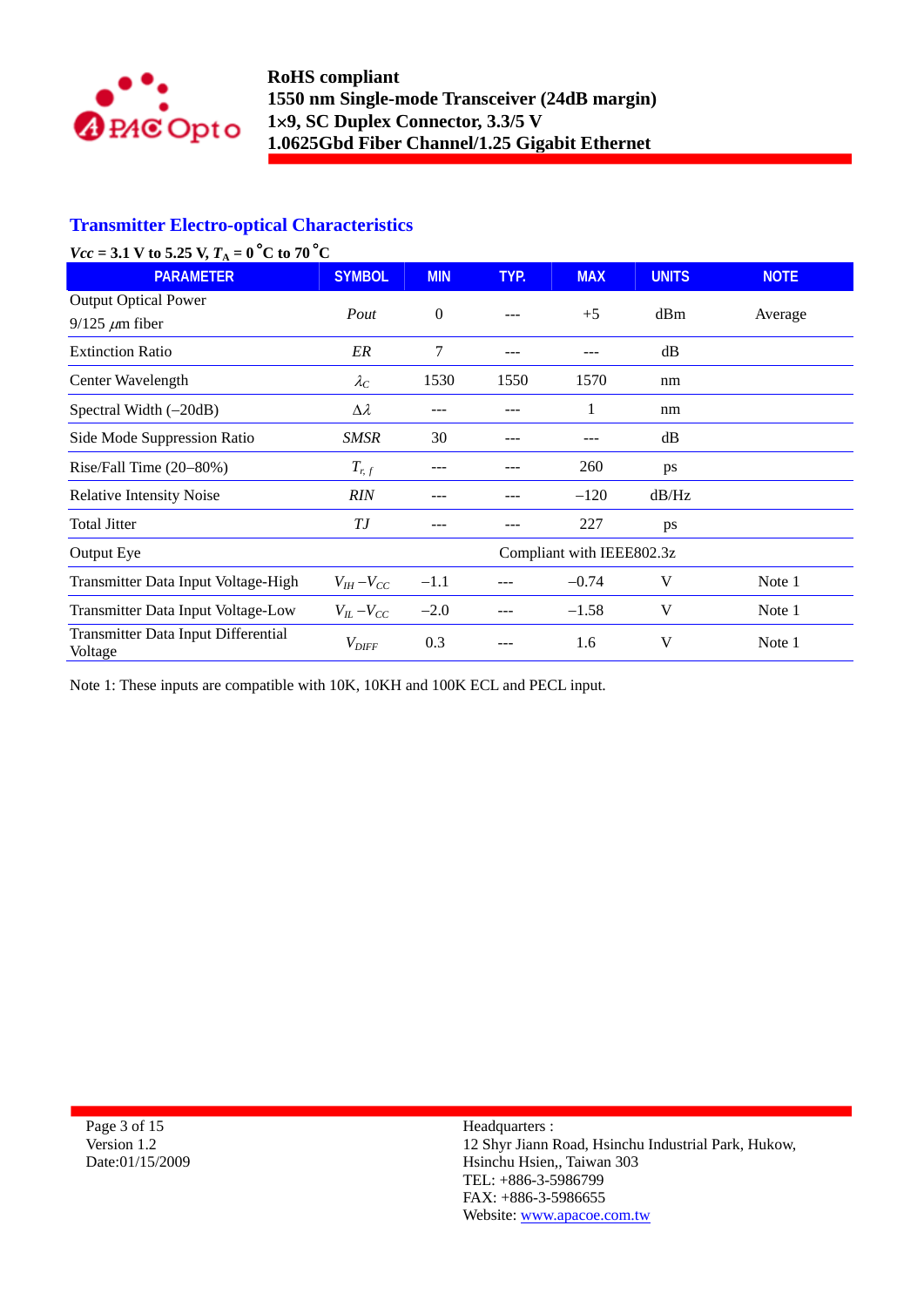

# **Receiver electro-optical characteristics**

# *Vcc* = 3.1 V to 5.25 V,  $T_A = 0^\circ$ C to 70 °C

| <b>PARAMETER</b>                                    | <b>SYMBOL</b>     | <b>MIN</b>    | TYP. | <b>MAX</b> | <b>UNITS</b> | <b>NOTE</b>      |
|-----------------------------------------------------|-------------------|---------------|------|------------|--------------|------------------|
| Optical Input Power-maximum                         | $P_{IN}$          | $-3$          | ---  | ---        | dBm          | $BER < 10^{-12}$ |
| <b>Optical Input Power-minimum</b><br>(Sensitivity) | $P_{IN}$          | ---           |      | $-24$      | dBm          | $BER < 10^{-12}$ |
| Operating Center wavelength                         | $\lambda_C$       | 1260          |      | 1610       | nm           |                  |
| <b>Optical Return Loss</b>                          | ORL               | 12            | ---  | ---        | dB           |                  |
| <b>Signal Detect-Asserted</b>                       | $P_{A}$           | ---           |      | $-24$      | dBm          |                  |
| <b>Signal Detect-Deasserted</b>                     | $P_D$             | $-35$         | ---  |            | dBm          |                  |
| Signal Detect-Hysteresis                            | $P_A - P_D$       | 1.0           | ---  |            | dB           |                  |
| Signal Detect Voltage (PECL)- High                  | $V_{OH} - V_{CC}$ | $-1.1$        |      | $-0.74$    | V            | Note 1           |
| Signal Detect Voltage (PECL)- Low                   | $V_{OL}-V_{CC}$   | $-2.0$        |      | $-1.58$    | V            | Note 1           |
| Signal Detect Voltage (TTL)-High                    | $V_{OH}$          | $V_{CC}$ -0.8 |      | Vcc        | V            |                  |
| Signal Detect Voltage (TTL)-Low                     | $V_{OL}$          | $\theta$      |      | 0.5        | V            |                  |
| Data Output Rise, Fall Time<br>$(20 - 80\%)$        | $T_{r,f}$         |               |      | 0.35       | ns           |                  |
| Data Output Voltage-High                            | $V_{OH}-V_{CC}$   | $-1.1$        |      | $-0.74$    | V            | Note 1           |
| Data Output Voltage-Low                             | $V_{OL} - V_{CC}$ | $-2.0$        | ---  | $-1.58$    | V            | Note 1           |
| Data Output Differential Voltage                    | $V_{\text{DIFF}}$ | 0.3           |      | 1.6        | V            |                  |

Note 1: These outputs are compatible with 10K, 10KH and 100K ECL and PECL input.

Page 4 of 15 Version 1.2 Date:01/15/2009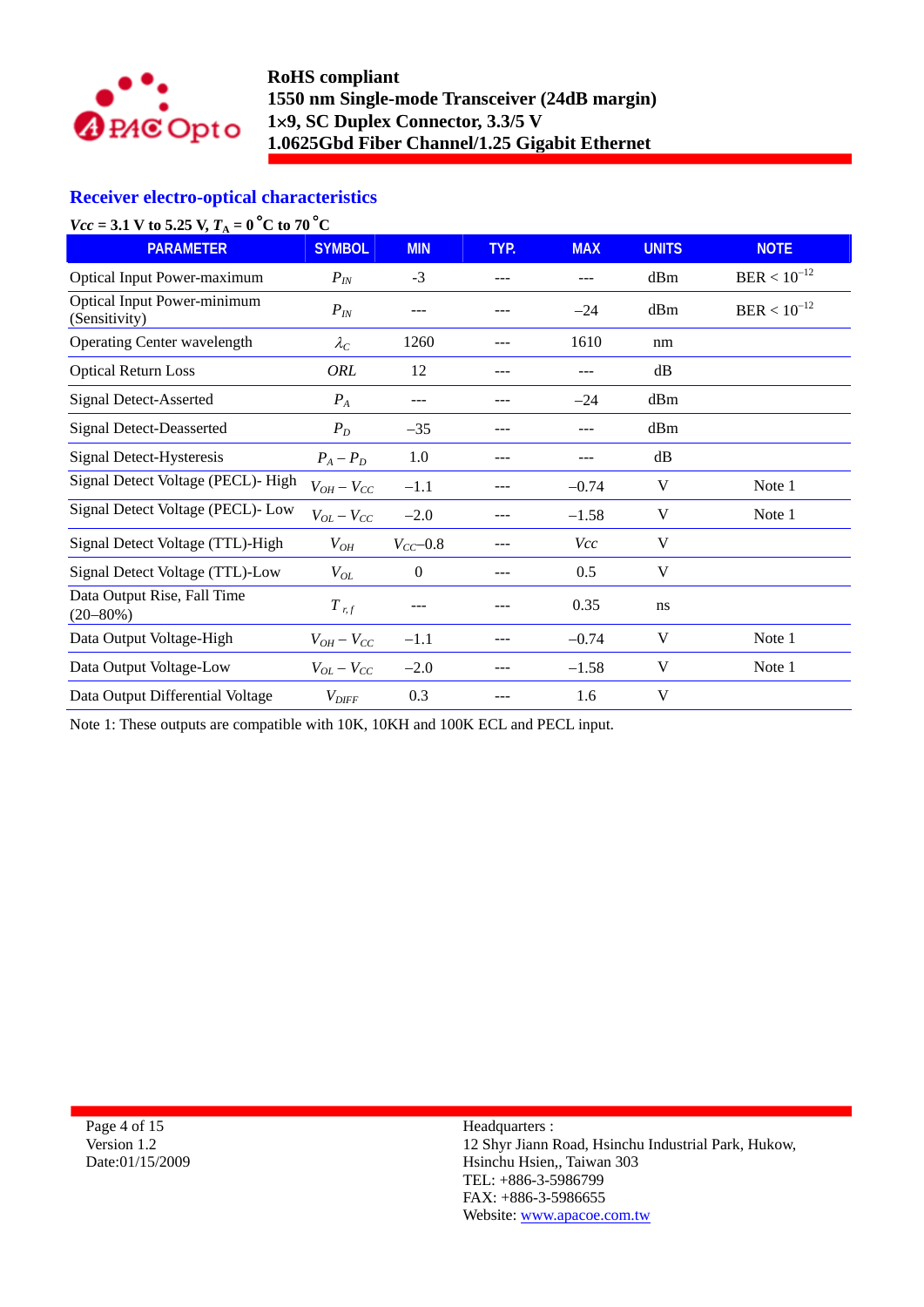

### **Block Diagram of Transceiver**



#### **Transmitter Section**

The transmitter section consists of a 1550 nm InGaAsP laser in an eye safe optical subassembly (OSA) which mates to the fiber cable. The laser OSA is driven by a LD driver IC which converts differential input LVPECL logic signals into an analog laser driving current.

#### **Receiver Section**

The receiver utilizes an InGaAs PIN photodiode mounted together with a trans-impedance preamplifier IC in an OSA. This OSA is connected to a circuit providing post-amplification quantization, and optical signal detection.

#### **Receiver Signal Detect**

Signal Detect is a basic fiber failure indicator. This is a single-ended LVPECL/PECL or TTL output. As the input optical power is decreased, Signal Detect will switch from high to low (deassert point) somewhere between sensitivity and the no light input level. As the input optical power is increased from very low levels, Signal Detect will switch back from low to high (assert point). The assert level will be at least 1.0 dB higher than the deassert level.

Page 5 of 15 Version 1.2 Date:01/15/2009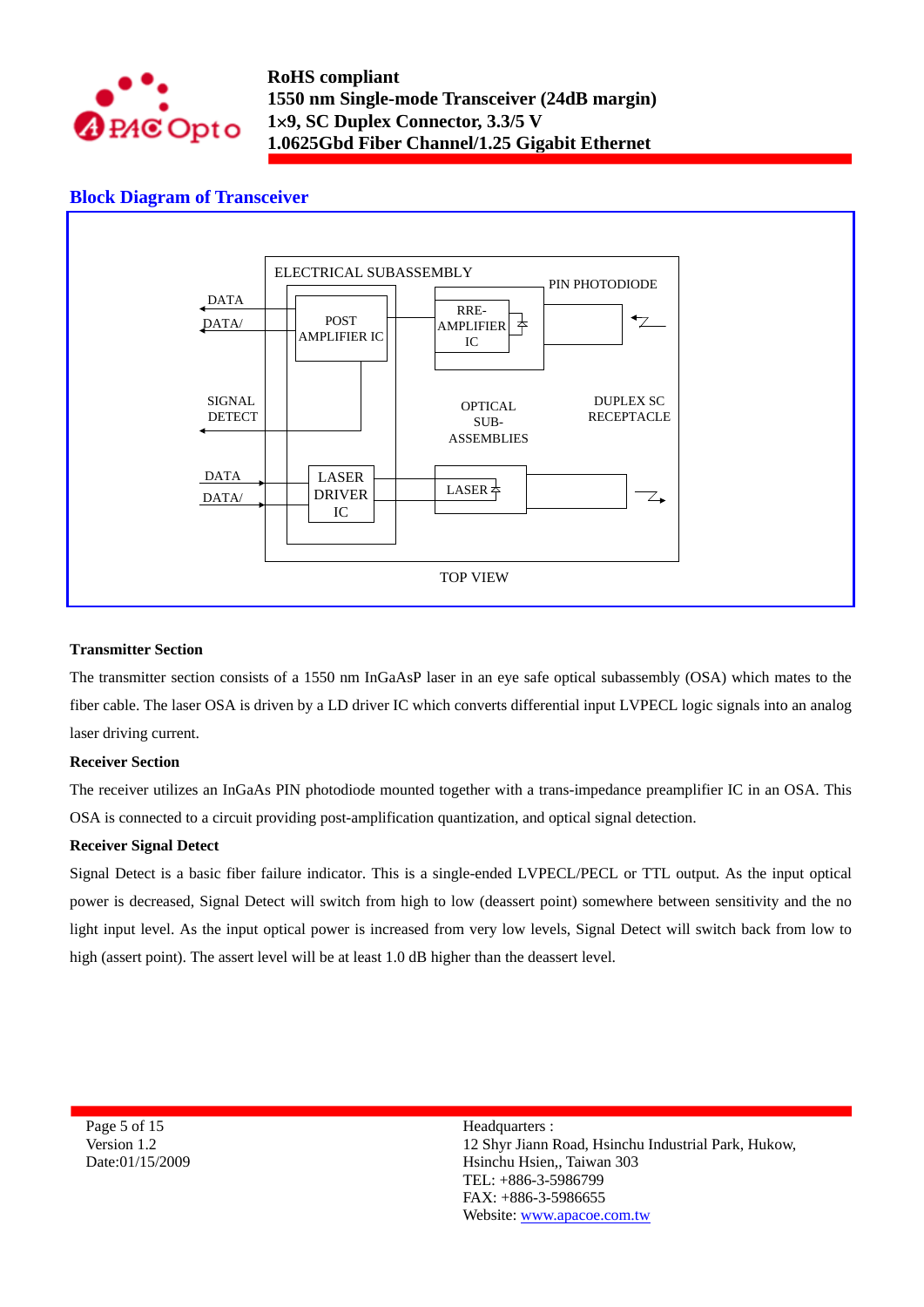

# **Connection Diagram**

| Pin-Out |                                                          |                        |  |
|---------|----------------------------------------------------------|------------------------|--|
|         | <b>1. RX GND</b><br>$2. RD+$<br>$3. RD-$<br><b>4. SD</b> | N/C<br><b>TOP VIEW</b> |  |
|         | <b>5. VCCR</b><br><b>6. VCCT</b>                         |                        |  |
|         | $7.TD-$<br>$8. TD+$<br>9. TX GND                         | N/C                    |  |

| <b>PIN</b> | <b>SYMBOL</b> | <b>DESCRIPTION</b>                                                                                                                                                                                                                                                                                                                                                                                                                                                                                                                                                                                                                                                                                                                                                      |
|------------|---------------|-------------------------------------------------------------------------------------------------------------------------------------------------------------------------------------------------------------------------------------------------------------------------------------------------------------------------------------------------------------------------------------------------------------------------------------------------------------------------------------------------------------------------------------------------------------------------------------------------------------------------------------------------------------------------------------------------------------------------------------------------------------------------|
| 1          | RX GND        | Receiver Signal Ground.<br>Directly connect this pin to the receiver ground plane.                                                                                                                                                                                                                                                                                                                                                                                                                                                                                                                                                                                                                                                                                      |
| 2          | $RD+$         | $RD$ + is an open-emitter output circuit.<br>Terminate this high-speed differential PECL output with standard PECL techniques at the follow-on<br>device input pin. (See recommended circuit schematic)                                                                                                                                                                                                                                                                                                                                                                                                                                                                                                                                                                 |
| 3          | $RD-$         | RD- is an open-emitter output circuit.<br>Terminate this high-speed differential PECL output with standard PECL techniques at the follow-on<br>device input pin. (See recommended circuit schematic)                                                                                                                                                                                                                                                                                                                                                                                                                                                                                                                                                                    |
| 4          | SD            | Signal Detect.<br>Normal optical input levels to the receiver result in a logic "1" output, $V_{OH}$ , asserted. Low input optical<br>levels to the receiver result in a fault condition indicated by a logic "0" output $V_{OL}$ , deasserted Signal<br>Detect is a single-ended LVPECL/PECL or TTL output. SD can be terminated with LVPECL/PECL<br>techniques via 50 $\Omega$ to $V_{CCR}$ – 2 V. Alternatively, SD can be loaded with a 180 $\Omega$ resistor to RX GND to<br>conserve electrical power with small compromise to signal quality. If Signal Detect output is not used,<br>leave it open-circuited. This Signal Detect output can be used to drive a LVPECL/PECL input on an<br>upstream circuit, such as, Signal Detect input or Loss of Signal-bar. |
| 5          | $V_{CCR}$     | Receiver Power Supply.<br>Provide +3.3 Vdc via the recommended receiver power supply filter circuit. Locate the power supply<br>filter circuit as close as possible to the $V_{CCR}$ pin.                                                                                                                                                                                                                                                                                                                                                                                                                                                                                                                                                                               |
| 6          | $V_{CCT}$     | Transmitter Power Supply.<br>Provide +3.3 Vdc via the recommended transmitter power supply filter circuit. Locate the power supply<br>filter circuit as close as possible to the $V_{CCT}$ pin.                                                                                                                                                                                                                                                                                                                                                                                                                                                                                                                                                                         |
| $\tau$     | $TD-$         | Transmitter Data In-Bar.<br>Terminate this high-speed differential PECL input with standard PECL techniques at the transmitter<br>input pin. (See recommended circuit schematic)                                                                                                                                                                                                                                                                                                                                                                                                                                                                                                                                                                                        |
| 8          | $TD+$         | Transmitter Data In.<br>Terminate this high-speed differential PECL input with standard PECL techniques at the transmitter<br>input pin. (See recommended circuit schematic)                                                                                                                                                                                                                                                                                                                                                                                                                                                                                                                                                                                            |
| 9          | TX GND        | Transmitter Signal Ground.<br>Directly connect this pin to the transmitter signal ground plane. Directly connect this pin to the<br>transmitter ground plane.                                                                                                                                                                                                                                                                                                                                                                                                                                                                                                                                                                                                           |

Page 6 of 15 Version 1.2 Date:01/15/2009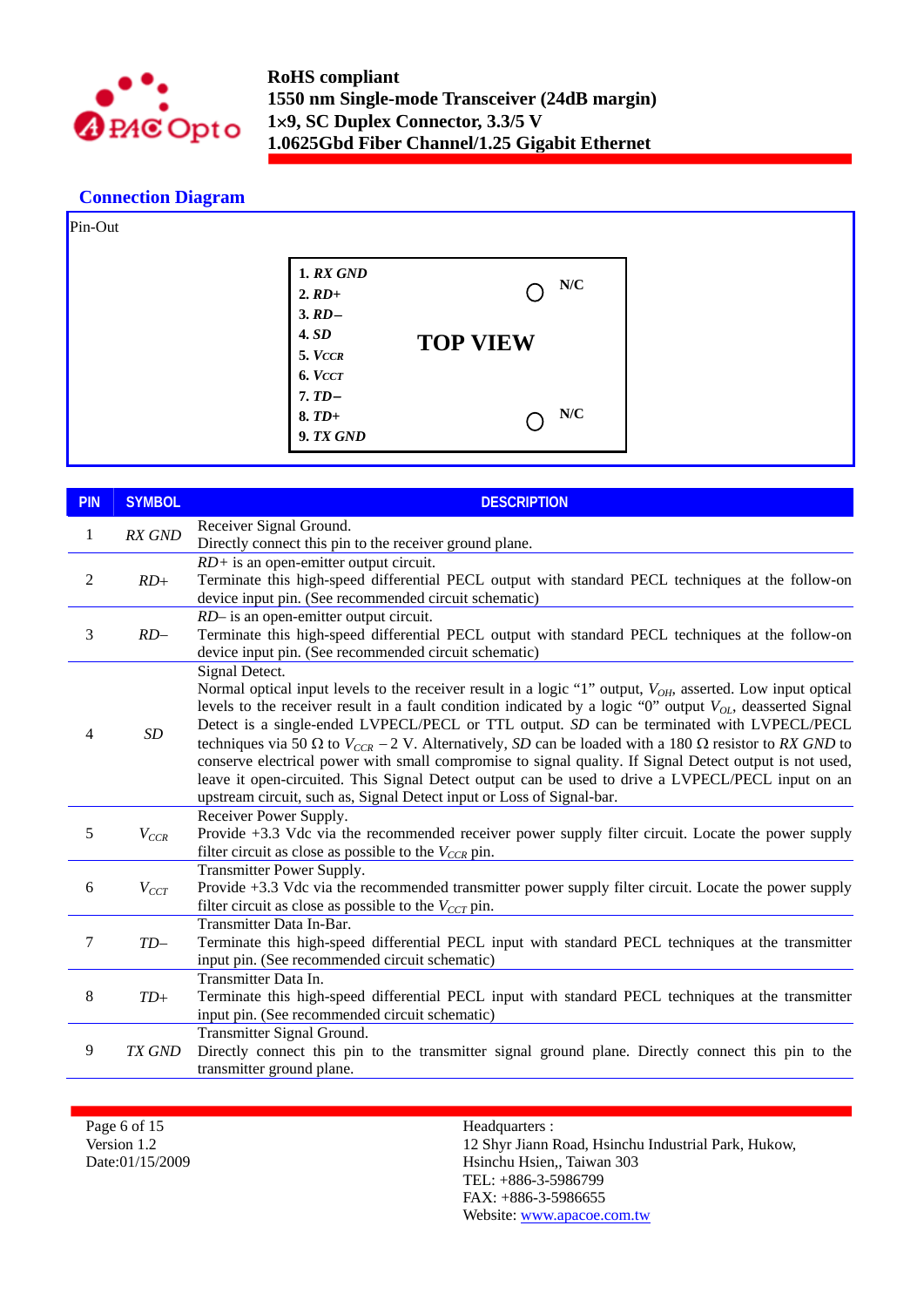

### **Recommended Circuit Schematic**

**VCC=3.3V** 



**VCC=5.0V** 



Page 7 of 15 Version 1.2 Date:01/15/2009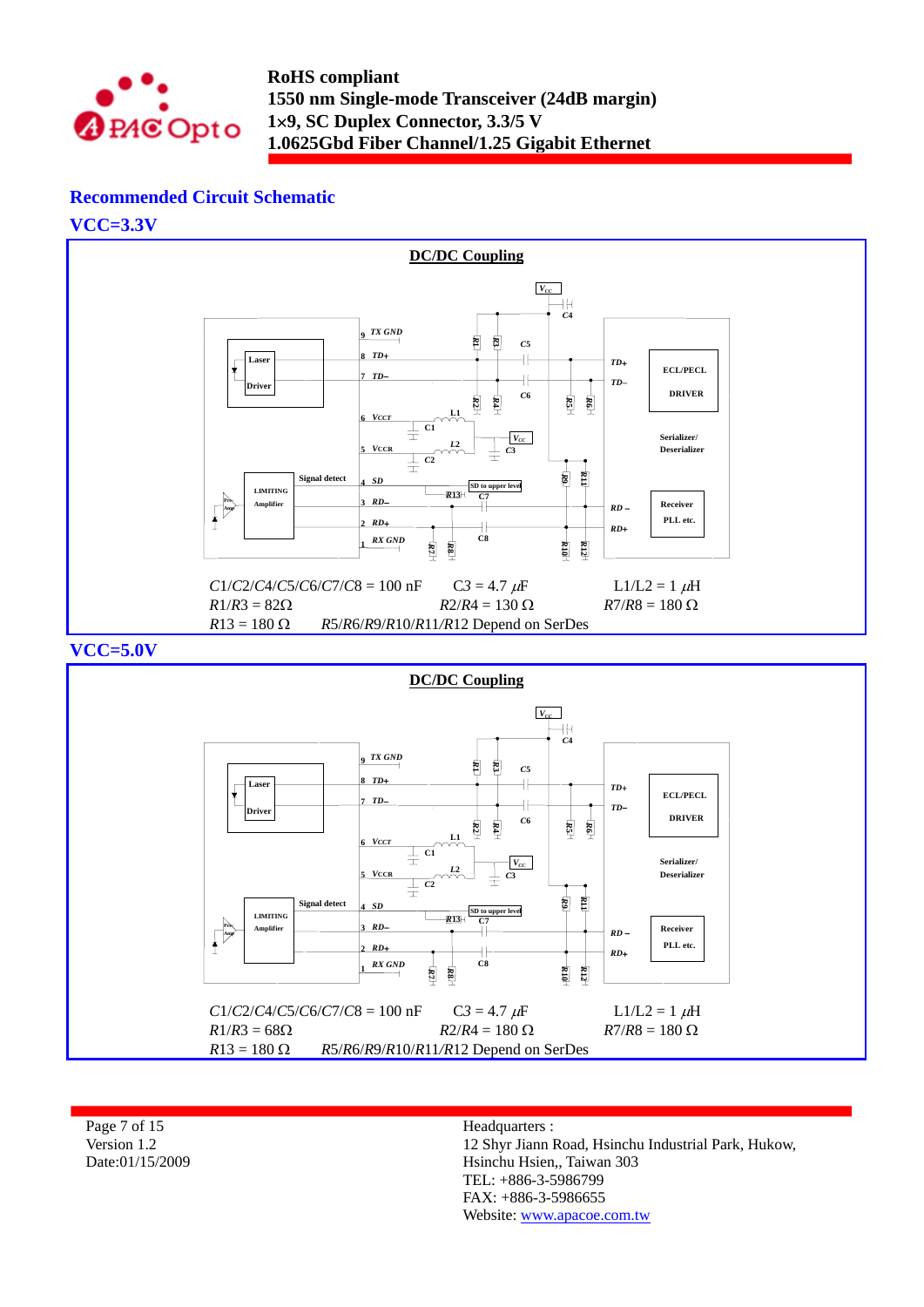



In order to get proper functionality, a recommended circuit is provided in above recommended circuit schematic. When designing the circuit interface, there are a few fundamental guidelines to follow.

- (1) The differential data lines should be treated as 50  $\Omega$  Micro strip or strip line transmission lines. This will help to minimize the parasitic inductance and capacitance effects. Locate termination at the received signal end of the transmission line. The length of these lines should be kept short and of equal length.
- (2) For the high speed signal lines, differential signals should be used, not single-ended signals, and these differential signals need to be loaded symmetrically to prevent unbalanced currents which will cause distortion in the signal.
- (3) Multi layer plane PCB is best for distribution of  $V_{CC}$ , returning ground currents, forming transmission lines and shielding, Also, it is important to suppress noise from influencing the fiber-optic transceiver performance, especially the receiver circuit.
- (4) A separate proper power supply filter circuits shown in Figure for the transmitter and receiver sections. These filter circuits suppress *Vcc* noise over a broad frequency range, this prevents receiver sensitivity degradation due to  $V_{CC}$  noise.
- (5) Surface-mount components are recommended. Use ceramic bypass capacitors for the 0.1  $\mu$ F capacitors and a surface-mount coil inductor for  $1 \mu$ H inductor. Ferrite beads can be used to replace the coil inductors when using quieter *V<sub>CC</sub>* supplies, but a coil inductor is recommended over a ferrite bead. All power supply components need to be placed physically next to the  $V_{CC}$  pins of the receiver and transmitter.
- (6) Use a good, uniform ground plane with a minimum number of holes to provide a low-inductance ground current return for the power supply currents.

Page 8 of 15 Version 1.2 Date:01/15/2009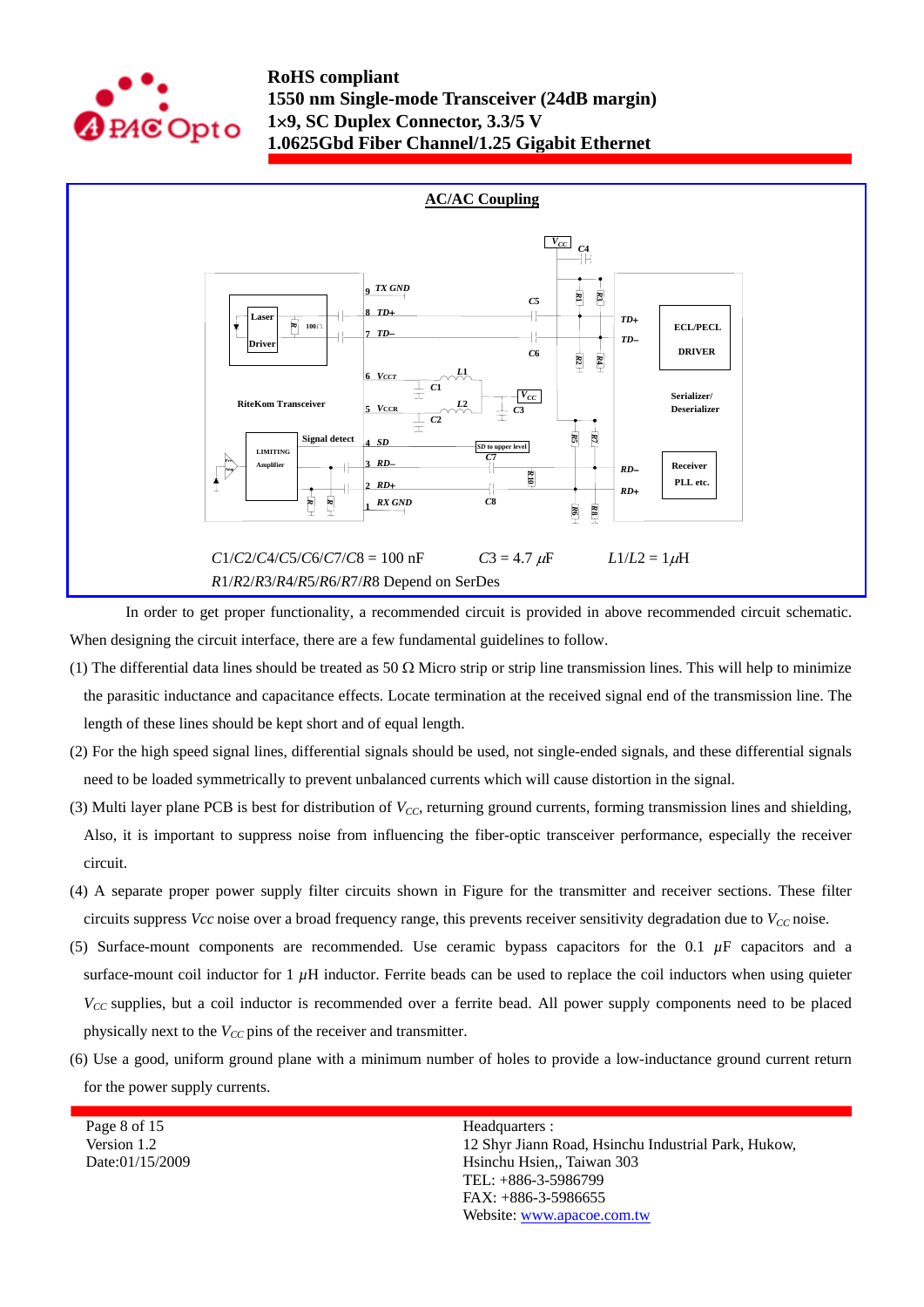![](_page_8_Picture_0.jpeg)

Page 9 of 15 Version 1.2 Date:01/15/2009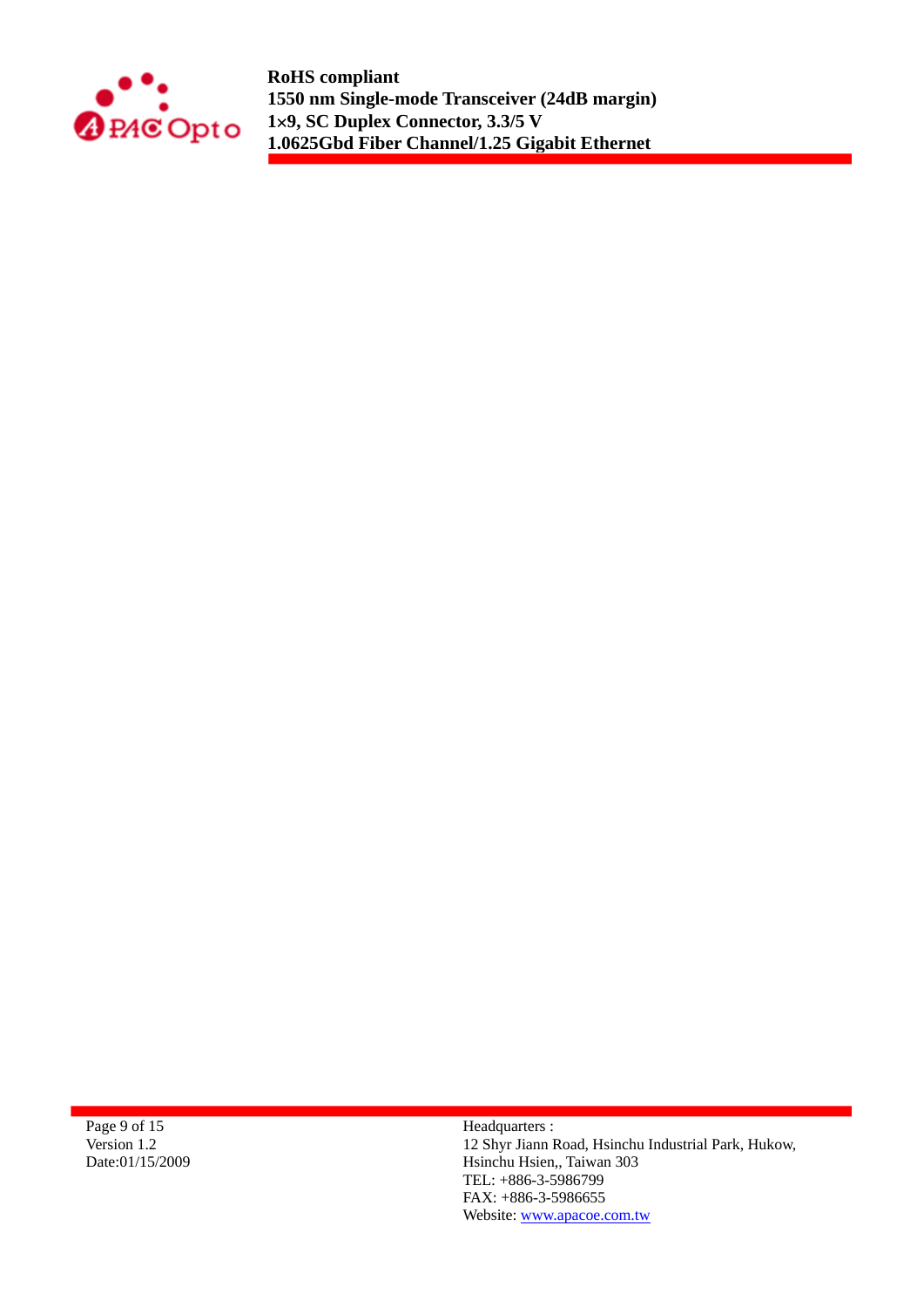![](_page_9_Picture_0.jpeg)

### **Recommended Board Layout Hole Pattern**

![](_page_9_Figure_3.jpeg)

This transceiver is compatible with industry standard wave or hand solder processes. After wash process, all moisture must be completely remove from the module. The transceiver is supplied with a process plug to prevent contamination during wave solder and aqueous rinse as well as during handling, shipping or storage.

Solder fluxes should be water-soluble, organic solder fluxes. Recommended cleaning and degreasing chemicals for these transceivers are alcohol's (methyl, isopropyl, isobutyl), aliphatics (hexane, heptane) and other chemicals, such as soap solution or naphtha. Do not use partially halogenated hydrocarbons for cleaning/degreasing.

Page 10 of 15 Version 1.2 Date:01/15/2009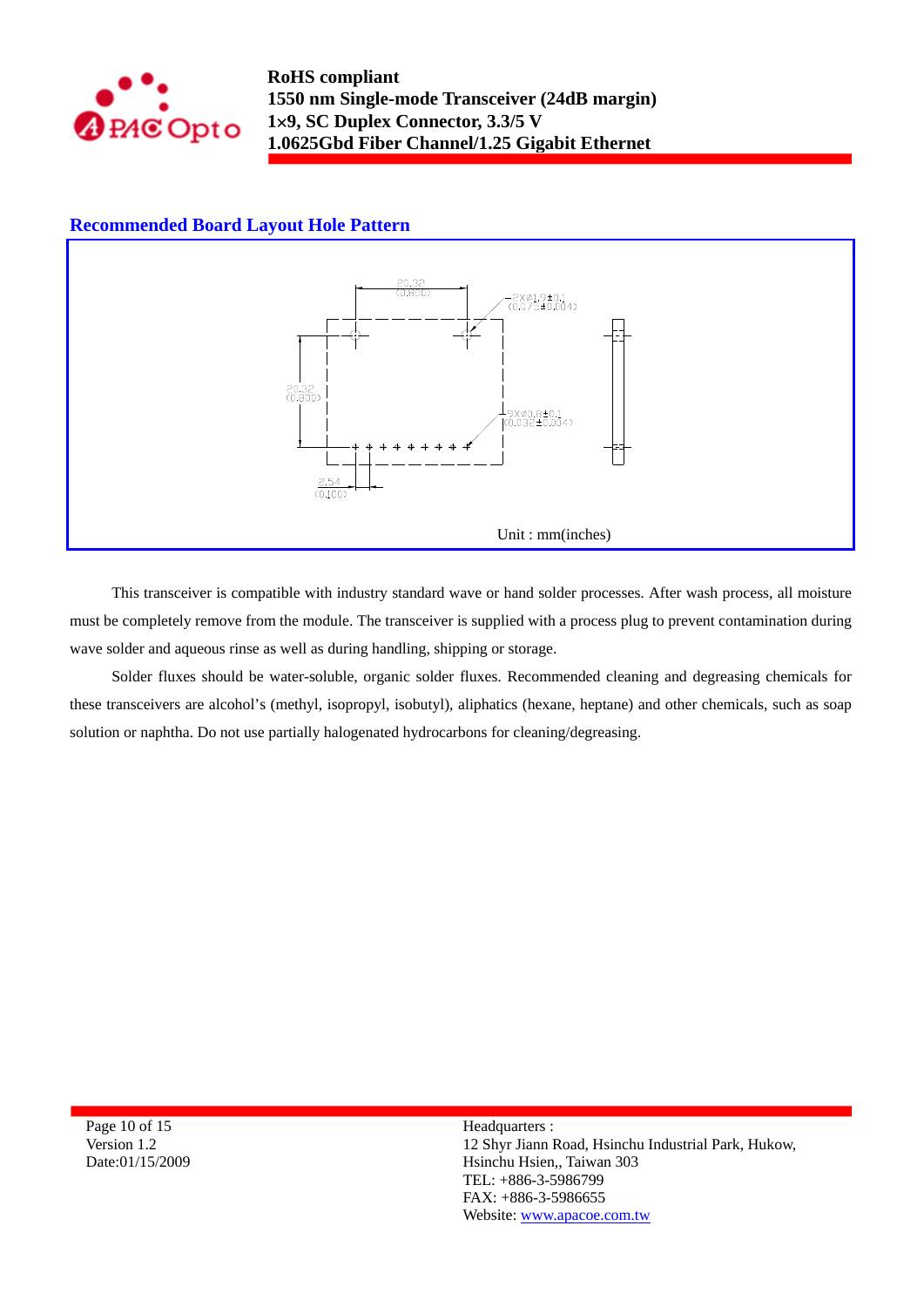![](_page_10_Picture_0.jpeg)

## **Drawing Dimensions- No Shield**

![](_page_10_Figure_3.jpeg)

Page 11 of 15 Version 1.2 Date:01/15/2009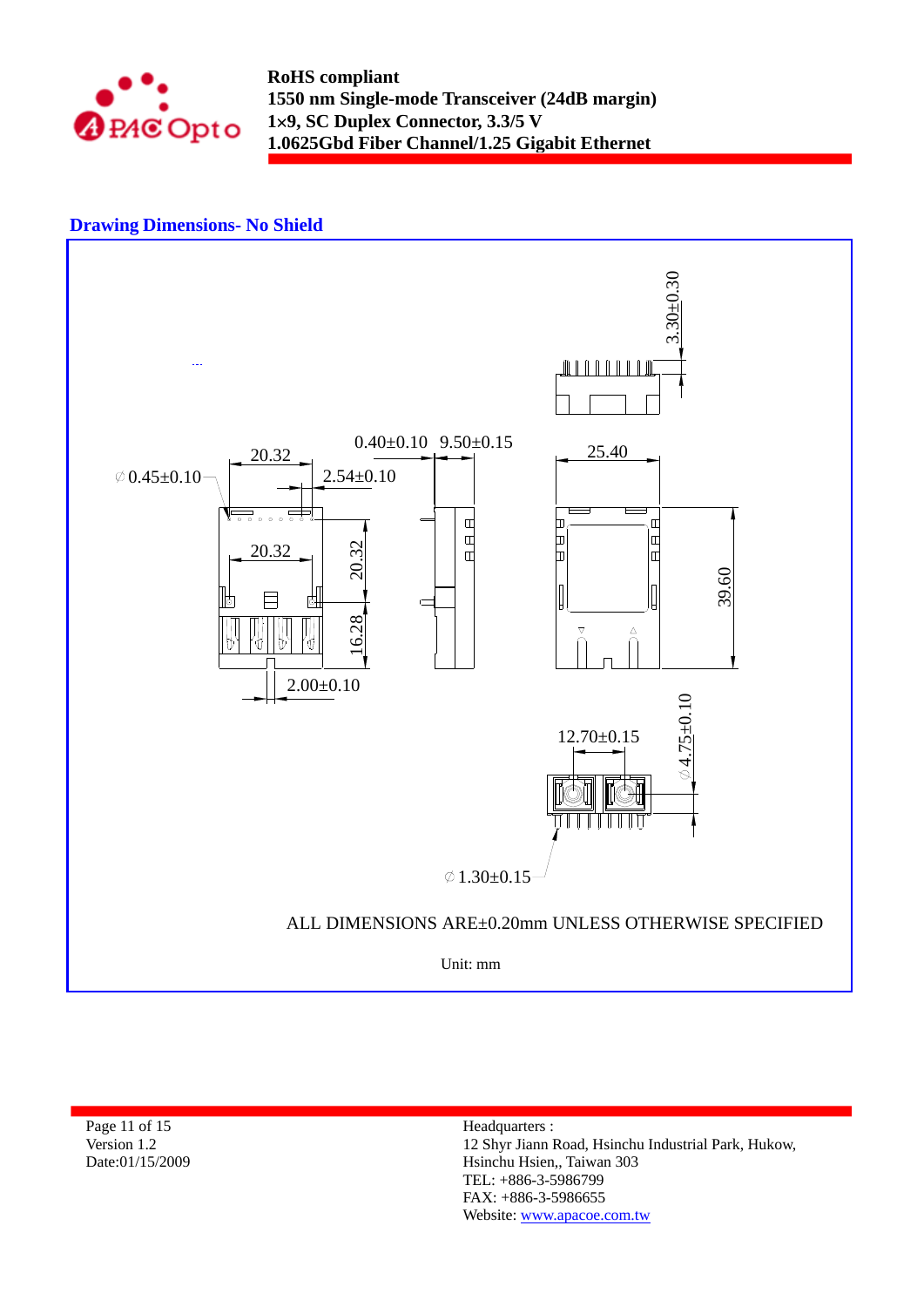![](_page_11_Picture_0.jpeg)

## **Drawing Dimensions- Forward Shield**

![](_page_11_Figure_3.jpeg)

Page 12 of 15 Version 1.2 Date:01/15/2009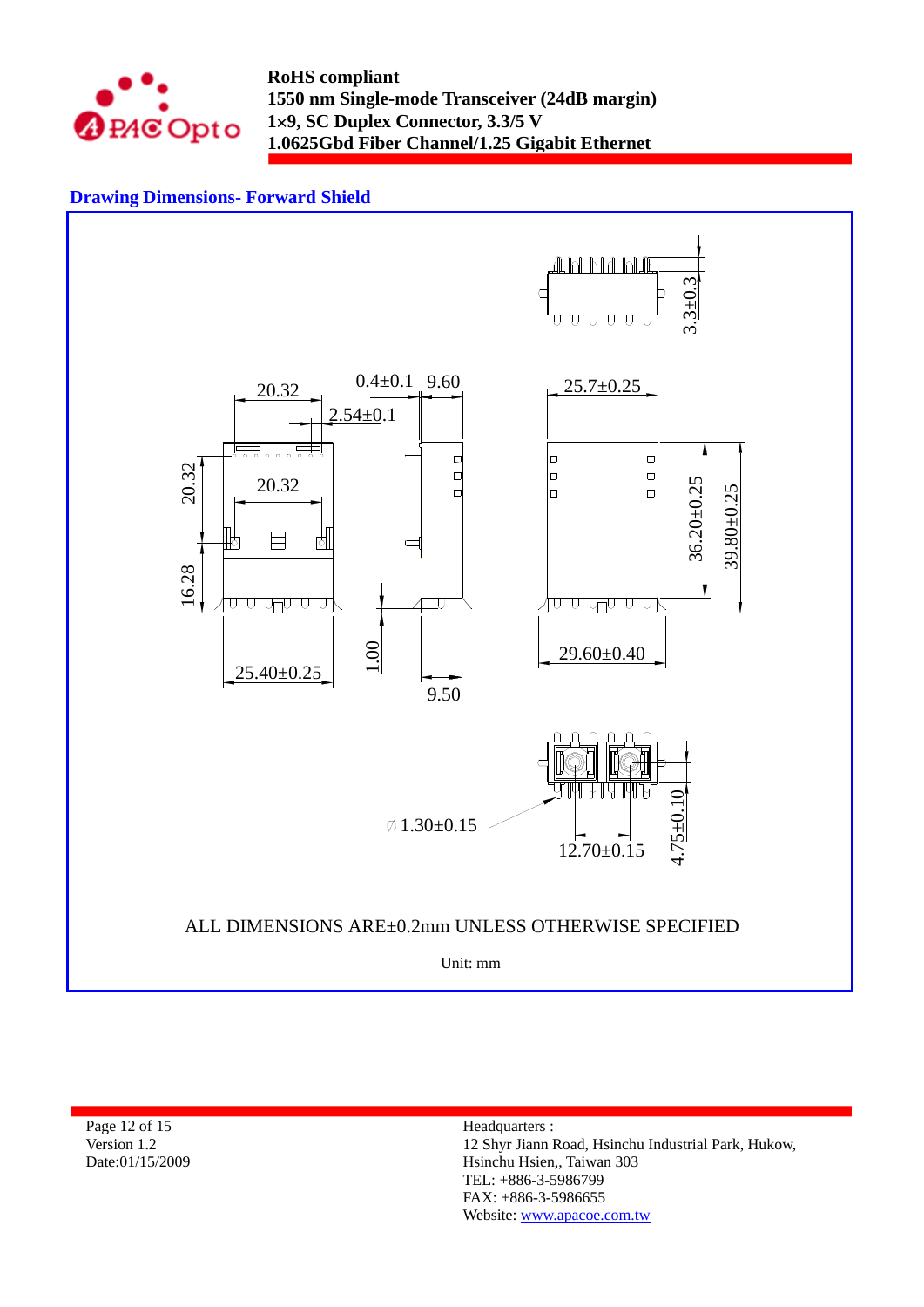![](_page_12_Picture_0.jpeg)

### **Drawing Dimensions- Backward Shield**

![](_page_12_Figure_3.jpeg)

Page 13 of 15 Version 1.2 Date:01/15/2009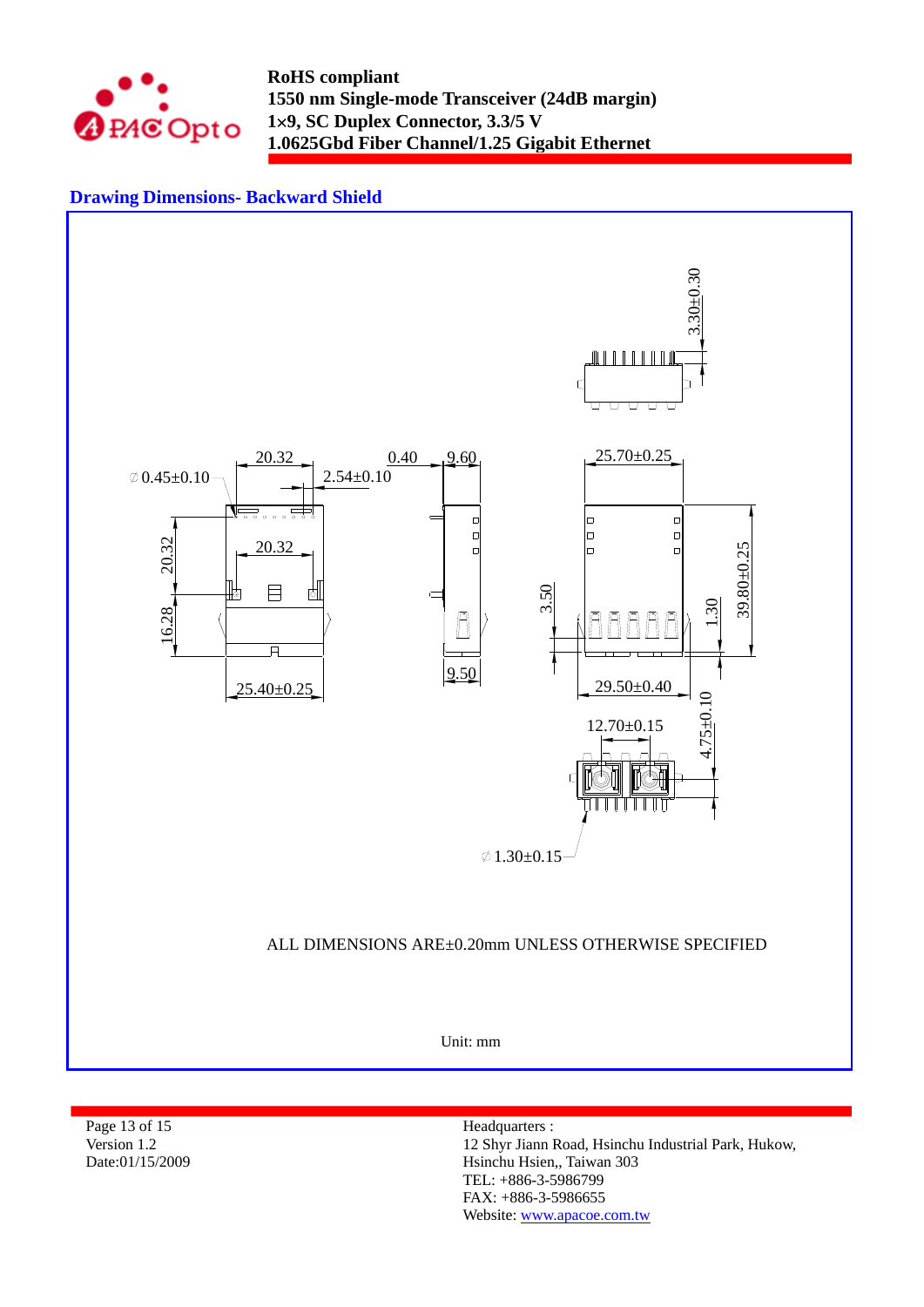![](_page_13_Picture_0.jpeg)

## **Optical Receptacle Cleaning Recommendations**

All fiber stubs inside the receptacle portions were cleaned before shipment. In the event of contamination of the optical ports, the recommended cleaning process is the use of forced nitrogen. If contamination is thought to have remained, the optical ports can be cleaned using a NTT international Cletop® stick type and HFE7100 cleaning fluid. Before the mating of patchcord, the fiber end should be cleaned up by using Cletop® cleaning cassette.

![](_page_13_Figure_4.jpeg)

Note: The pictures were extracted from NTT-ME website. And the Cletop® is a trademark registered by NTT-ME

Page 14 of 15 Version 1.2 Date:01/15/2009